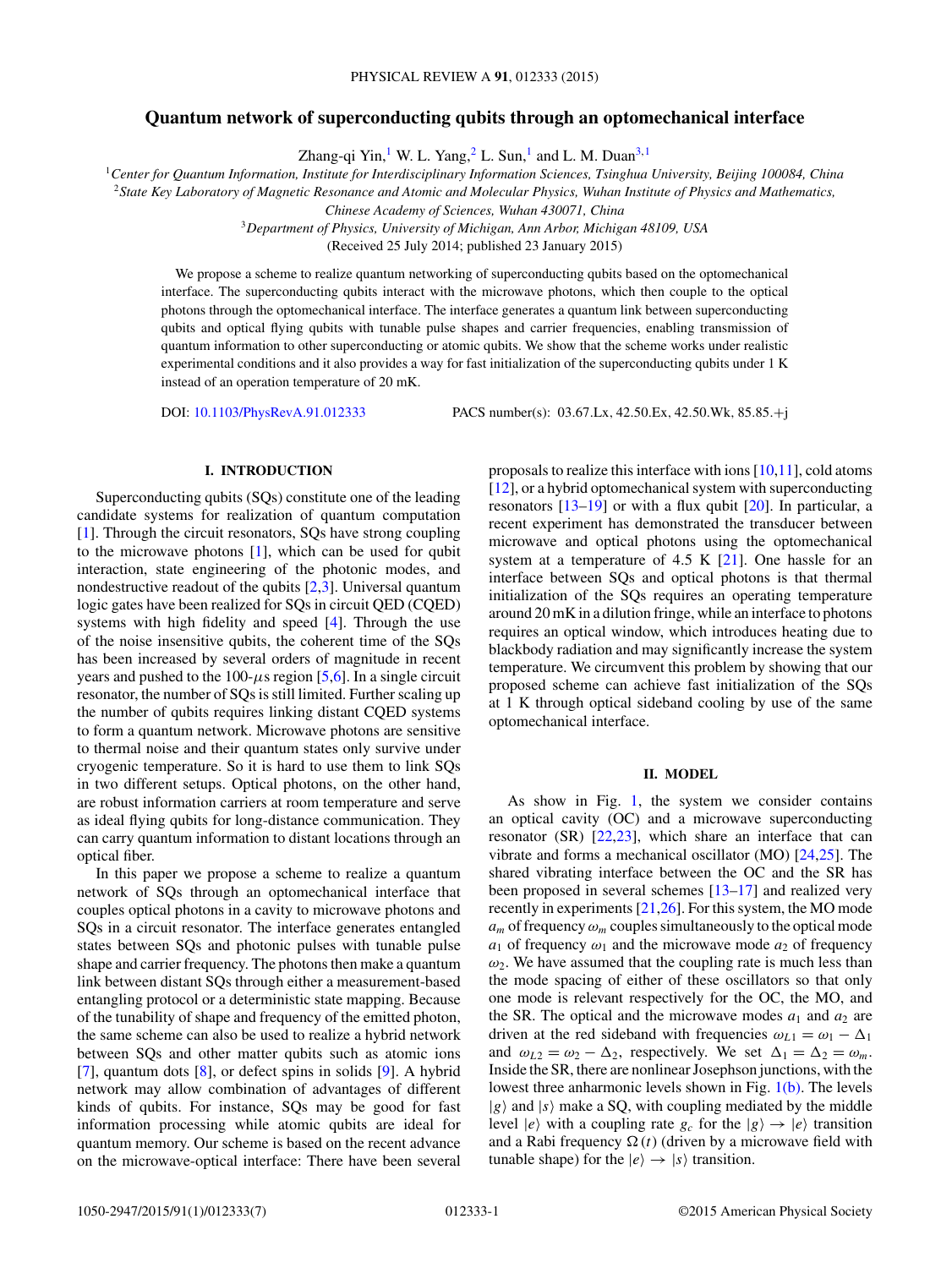<span id="page-1-0"></span>

FIG. 1. (Color online) (a) Schematic diagram of the optomechanical quantum interface. The SQ couples with the microwave mode  $a_2$ in a superconducting resonator (SR). The mechanical oscillator (MO) mode *am* for vibration of the interface couples simultaneously to the mode  $a_2$  of the SR and the mode  $a_1$  of the optical cavity (OC). Both modes  $a_2$  and  $a_1$  are driven by coherent classical fields on the red sideband. (b) Energy levels of the superconducting junction, where  $|g\rangle$  is the ground state,  $|e\rangle$  is the first excited state, and  $|s\rangle$  is the second excited state. The transition  $|g\rangle$  to  $|e\rangle$  couples to the mode  $a_2$  with coupling rate  $g_c$ , while transition  $|e\rangle$  to  $|s\rangle$  is driven by a microwave field with Rabi frequency  $\Omega(t)$ .

The Hamiltonian of the system has the form  $H = H_0 +$  $H_I + H_d$ , where

$$
H_0 = \sum_{i=1,2} \omega_i a_i^{\dagger} a_i + \omega_m a_m^{\dagger} a_m + \omega_e \sigma_{ee},
$$
  
\n
$$
H_I = \sum_{i=1,2} g_i a_i^{\dagger} a_i (a_m + a_m^{\dagger}) + g_c (\sigma_{eg} + \sigma_{ge}) (a_2 + a_2^{\dagger}),
$$

and

$$
H_d = \sum_{i=1,2} \left( \frac{\Omega_i}{2} e^{-i\omega_{Li}t} + \text{H.c.} \right) (a_i + a_i^{\dagger})
$$

$$
+ \left( \frac{\Omega'}{2} e^{-i\omega_{L_2}t} + \text{H.c.} \right) (\sigma_{ge} + \sigma_{eg}).
$$

We have set  $\hbar = 1$  and taken the definition  $\sigma_{\mu\nu} = |\mu\rangle \langle \nu|$  $(\mu, \nu = g, e, s)$ . The SQ and SR drive pulses are generated by two phase-locked microwave generators. The flux control pulses are used to tune the SQ to be resonant with the SR with  $\omega_2 = \omega_e$  [\[23\]](#page-6-0). The optomechanical coupling rates  $g_i$  ( $i = 1,2$ ) are typically small, but their effect can be enhanced through the driving field  $\Omega_i$ . Under the driving, the steady-state amplitude of the mode  $a_i$  is given by  $\alpha_i \approx$  $\Omega_i/2\Delta_i$ . We take the driving strength  $\Omega^{\prime*} = g_c \Omega_2/\omega_m$ . The optomechanical coupling terms can be expanded with  $a_i - a_i$ and the effective coupling Hamiltonian takes the form (see details in Appendix [A\)](#page-4-0) [\[15,16,](#page-5-0)[27\]](#page-6-0)

$$
H_{\text{om}} = \sum_{i=1,2} \left[ \omega_m a_i^{\dagger} a_i + G_i (a_i^{\dagger} + a_i)(a_m + a_m^{\dagger}) \right] + \omega_m a_m^{\dagger} a_m + (g_c a_2 \sigma_{eg} + \text{H.c.}),
$$
 (1)

where  $G_i = \alpha_i g_i$ . Under the rotating-wave approximation  $(\omega_m \gg G_i, g_c)$ , the whole Hamiltonian in the interaction picture is given by

$$
H_I = (G_1 a_1^{\dagger} + G_2 a_2^{\dagger}) a_m + g_c \sigma_{eg} a_2 + \text{H.c.}
$$
 (2)

The corresponding Langevin equations for the  $a_j$  ( $j = 1,2,m$ ) modes and the SQ take the form

$$
\dot{a}_j = -i[a_j, H_I] - \frac{\kappa_j}{2} + \sqrt{\kappa_j} a_j^{\text{in}},
$$
  
\n
$$
\dot{\sigma}_{ge} = -i[\sigma_{ge}, H_I], -\frac{\gamma}{2}\sigma_{ge} + \sqrt{\gamma}\sigma_z a_s^{\text{in}},
$$
\n(3)

where  $\sigma_z = \sigma_{ee} - \sigma_{gg}$ ,  $\gamma$  is the decay rate of the level  $|e\rangle$ , and  $\kappa_i$  is the decay rate of the mode  $a_i$ .

## **III. SUPERCONDUCTING QUBIT INITIALIZATION AND SQ-PHOTON QUANTUM INTERFACE**

Without loss of generality, we take  $G_1 = G_2 = G$  for simplicity of notation. We may define the normal modes *b* and  $b_{\pm}$  with  $a_1 = (b_+ + b_- - \sqrt{2}b)/2$ ,  $a_2 = (b_+ + b_- + \sqrt{2}b)/2$ , and  $a_m = (b_+ - b_-)/\sqrt{2}$ , which diagonalize the optomechanical coupling Hamiltonian [\[28\]](#page-6-0). The SQ only resonantly couples with normal mode *b*. The normal mode *b* decays through two channels  $a_1^{\text{out}}$  and  $a_2^{\text{out}}$ . The decay of *b* mode is denoted by  $\kappa = (\kappa_1 + \kappa_2)/2$ . Typically, we have  $\kappa_1 \gg \kappa_2$ , so the photons go out dominantly through the  $a_1^{\text{out}}$  channel, which is a vacuum. As the SQ only strongly couples with the normal mode *b*, the steady state of SQ will approach the ground state  $|g\rangle$ . If the SQ is initially in a mixture of  $|g\rangle$  and  $|e\rangle$ states, we can cool it to the ground state  $|g\rangle$  by driving the red sideband of the optical cavity [\[29–33\]](#page-6-0). If the initial state of the SQ involves mixture of other states, these other states can be first driven to the state  $|e\rangle$  through a microwave filed and then decay to the ground state  $|g\rangle$  by the optomechanical sideband cooling. The working temperature for both initialization and interface can be much higher than tens of mK.

In order to couple the SQ to an output optical photon with controllable pulse shape, we prepare the SQ initially on the level  $|s\rangle$  and drive the transition  $|s\rangle$  to  $|e\rangle$  by a microwave field with Rabi frequency  $\Omega(t)$  and pulse duration  $T_D$ . The total Hamiltonian of the system is  $H_t = H_I + \Omega(t)\sigma_{se} + H.c.$  In the limit  $T_D^{-1} \ll G, g, \kappa_1$ , the modes  $b_{\pm}$  are not populated and can be adiabatically eliminated. The effective Hamiltonian is simplified to  $H_t = \Omega(t)\sigma_{se} + \frac{\sqrt{2}}{2}g_c b \sigma_{eg} + \text{H.c.}$  The Hamiltonian *H<sub>t</sub>* has a dark state  $|D\rangle = [ |s\rangle |0\rangle - r(t)|g\rangle |1\rangle]/\sqrt{1 + |r(t)|^2}$ , where  $r(t) = \sqrt{2\Omega(t)/g_c}$  and  $|0\rangle$ , |1) represent the Fock states of the mode *b*. To solve the output pulse shape, we rewrite the dark state as  $|D\rangle = \cos \theta |s\rangle |0\rangle - \sin \theta |g\rangle |1\rangle$ , with  $\cos \theta =$  $1/\sqrt{1+|r|^2}$ , and define an orthogonal bright state  $|B\rangle =$  $\sin \theta |s\rangle |0\rangle + \cos \theta |g\rangle |1\rangle$ . The wave function of the whole system can be expanded as  $|\Psi\rangle = (c_d|D\rangle + c_b|B\rangle + c_e|e\rangle) \otimes$  $|vac\rangle + |g\rangle|0\rangle \otimes |\varphi\rangle$ , where  $|vac\rangle$  is the vacuum state of output field and  $|\varphi\rangle = \int_{-\omega_c}^{+\omega_c} d\omega c_\omega a_{\text{out}}^\dagger(\omega)|\text{vac}\rangle$  denotes the singlephoton state of the output field with frequency spectrum *cω*. The dynamics of the system is determined by the Schrödinger equation  $i\partial_t|\Psi\rangle = H_t|\Psi\rangle$ , where  $H_t$  is the total Hamiltonian that includes the input-output coupling terms [\[34\]](#page-6-0). Using the method in Ref. [\[34\]](#page-6-0), the output pulse shape  $f(t)$ , given by the Fourier transform of *cω*, can be solved analytically in the adiabatic limit, with

$$
f(t) = \sqrt{\kappa} \sin \theta \exp\left(-\frac{\kappa}{2} \int_0^t \sin^2 \theta(\tau) d\tau\right).
$$
 (4)

The pulse shape  $f(t)$  is fully determined by  $\theta(t)$ .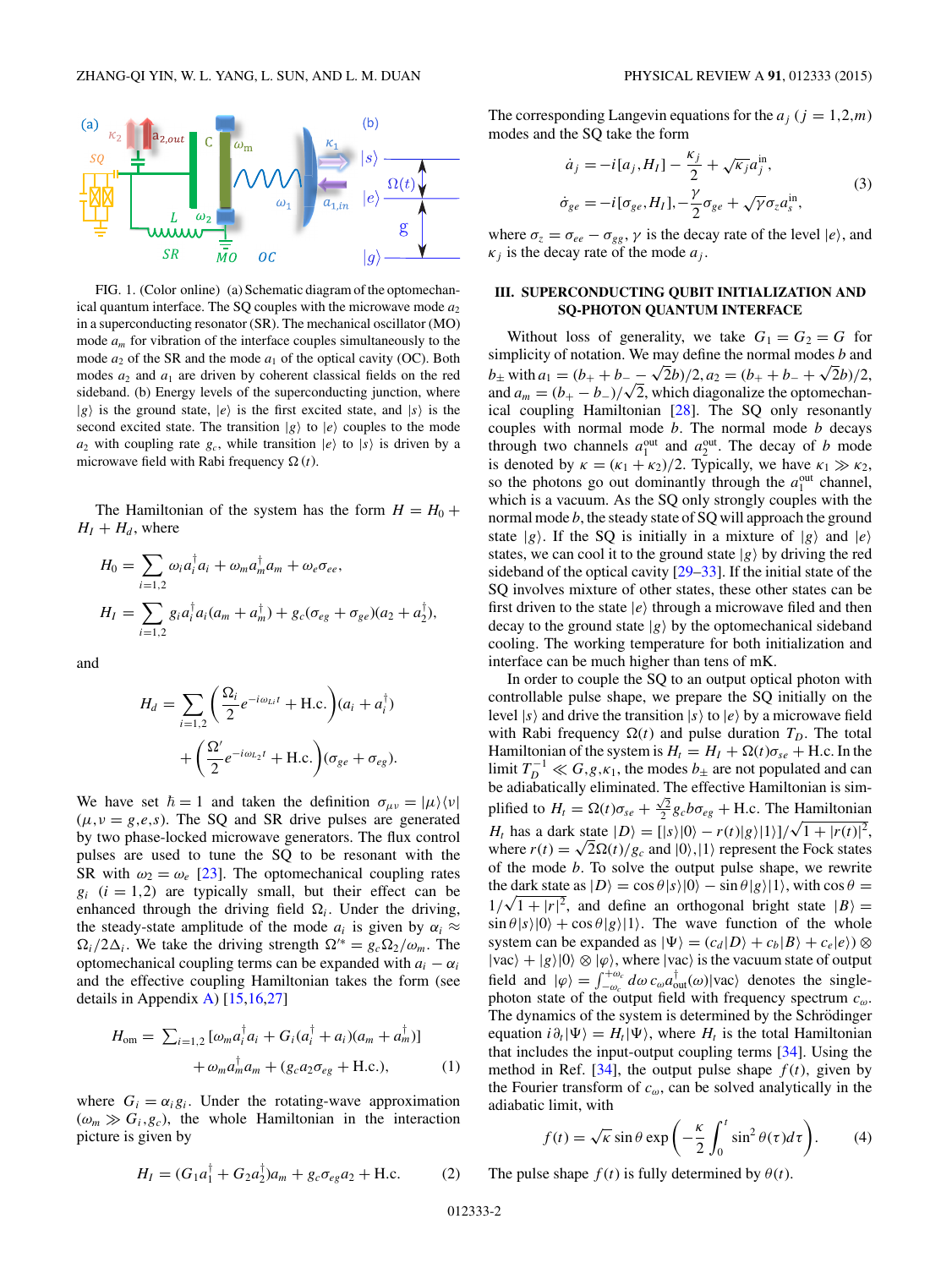

FIG. 2. (Color online) (a) Shape of the output single-photon pulse  $|f(t)|$ . We take  $g = G = 3\kappa$  and the pulse duration  $T_D = 20/\kappa$ . The driving pulse  $\Omega(t) = g e^{-(t-T_D/2)^2/2t_w^2}$  is assumed to be a Gaussian shape with the peak at  $t = T_D/2$  and a width  $t_w = T_D/5$ . The solid, dashed, and dash-dotted curves represent the analytic pulse shape in Eq. [\(4\)](#page-1-0) derived in the adiabatic limit, the numerical result that includes the contribution of the bright state  $|B\rangle$ , and the exact result that includes contributions of all the modes  $b, b<sub>±</sub>$ , respectively. The shape function is normalized according to  $\int |f(t)|^2 dt = 1$  for the convenience of comparison. The overlap between the exact shape (dash-dotted curve) and the adiabatic shape (solid curve) is about 99%. (b) Same as (a) but with the pulse duration  $T_D = 5/\kappa$ . The adiabatic approximation is not well satisfied in this case and the shape overlap is reduced to  $80\%$ . (c) Same as (a) but with the driving Rabi frequency  $\Omega(t) = (g_c/\sqrt{2})e^{\kappa(t-T_D/2)/2}$ , which gives a symmetric output pulse shape [\[34\]](#page-6-0). In the adiabatic limit, the shape (solid curve) is given by the analytic form  $f(t) = \sqrt{\frac{\kappa}{4}} \operatorname{sech}[\frac{\kappa(t - T_D/2)}{2}]$ , which has an overlap of 99*.*7% with the exact shape. (d) Same as (c) but with the pulse duration  $T_D = 5/\kappa$ .

To check whether the pulse shape of Eq. [\(4\)](#page-1-0) derived under the adiabatic limit holds under typical experimental parameters, we compare in Fig. 2 the pulse shapes obtained from the analytic formula and from the exact numerical simulation. In numerical simulation, we solve the exact system dynamics by including the contribution of populations either in the bright state  $|B\rangle$  or of all three modes *b* and  $b_{\pm}$ . As one can see from Fig. 2, if the pulse duration  $T_D \gtrsim 20/\kappa$ , the pulse shape from the analytic formula (4) overlaps very well with the exact result, with the mismatching error less than 1%. However, for a short pulse with  $T_D \sim 5/\kappa$ , there is a significant shape mismatching error and one should use the exact result instead of the approximate analytic formula. The exact result shows some oscillations in the pulse shape for a short driving field, resulting from the population oscillation in different modes *b* and  $b_{\pm}$  when the condition of adiabatic elimination  $T_D^{-1} \ll G, g, \kappa_1$  is not well satisfied.

### **IV. QUANTUM NETWORKING OF SQS**

In the above we have shown how to couple a SQ to a single optical output photon with a controllable pulse shape. This ability is critical for building up a quantum network of SQs or a hybrid network between SQs and other matter qubits. Here we mention two complementary schemes for quantum networking of SQs, requiring different kinds of pulse shape control.

The key requirement of quantum networking is to generate entanglement between remote SQs. The first scheme for entanglement generation is based on a deterministic quantum state transfer between SQs in two remote cavities [\[35\]](#page-6-0). As absorption is the time reversal of the emission process, it has been shown in Ref. [\[35\]](#page-6-0) that an emitted single-photon pulse can be completely absorbed by a matter qubit in a cavity if we simultaneously reverse the temporal shape of the photon pulse and the driving filed  $\Omega(t)$ . As shown in Fig. 2, with an appropriate control of the driving microwave field  $\Omega(t)$ , we can transfer a quantum state from a SQ to a single-photon pulse with a symmetric temporal shape. This single-photon pulse, after propagation in an optical fiber, can then be absorbed by a SQ in another remote cavity, if the driving  $\Omega'(t)$  of the second SQ is the time reversal of  $\Omega(t)$ . The shape control of the driving microwave pulse  $\Omega(t)$  or  $\Omega'(t)$  can be easily achieved through modulation by an arbitrary wave form generator. If we make a half transfer of the population from the first SQ to the photonic pulse, the generated state between the SQ and the output photon *p* has the form  $(|s\rangle_1|0\rangle_p + |g\rangle_1|1\rangle_p)/\sqrt{2}$ . Then, after absorption of the photon by the second SQ, we generate an entangled state  $(|s\rangle_1 |g\rangle_2 + |g\rangle_1 |s\rangle_2)/\sqrt{2}$  between two remote SQs, as required for quantum networking.

The entanglement between remote SQs can also be generated in a probabilistic fashion through detection of interference of the emitted photon(s)  $[34,36,37]$ . For instance, as shown in Fig.  $4(a)$ , we have SQs in two remote cavities, each emitting a single-photon pulse with a small probability  $p_0 =$ 1 − exp[ $-\kappa \int_0^{T_D} \sin^2 \theta(\tau) d\tau$ ] through an incomplete adiabatic passage from the state  $|s\rangle$  to  $|g\rangle$ . The emitted pulses, after propagation in optical channels, interfere at a 50%-50% beam splitter, with outputs detected by single-photon counters. If we register only one photon from these detectors, the two SQs are projected to an entangled state  $(|s\rangle_1 |g\rangle_2 +$  $e^{i\phi}|g\rangle_1|s\rangle_p$ / $\sqrt{2}$  with a success probability proportional to  $p_0 \ll 1$ . The unknown relative phase  $\varphi$  can be canceled during the detection process [\[38\]](#page-6-0) or through the second round of entanglement generation by applying the same protocol again [\[39\]](#page-6-0). Compared with the deterministic scheme [\[35\]](#page-6-0), this probabilistic scheme has a lower efficiency as the protocol needs to be repeated until one successfully registers a photon count, however, it is more robust to noise as the photon loss in the optical channels does not influence the fidelity of this scheme.

A major challenge for quantum networking based on the photonic connection is to achieve the spectrum (shape) and frequency matching of the emitted photon pulses from different matter qubits. For solid-state qubits in particular, the coupling parameters usually vary for different systems and it is hard to get identical qubits or coupling rates. A remarkable advantage of the scheme based on the optomechanical interface is that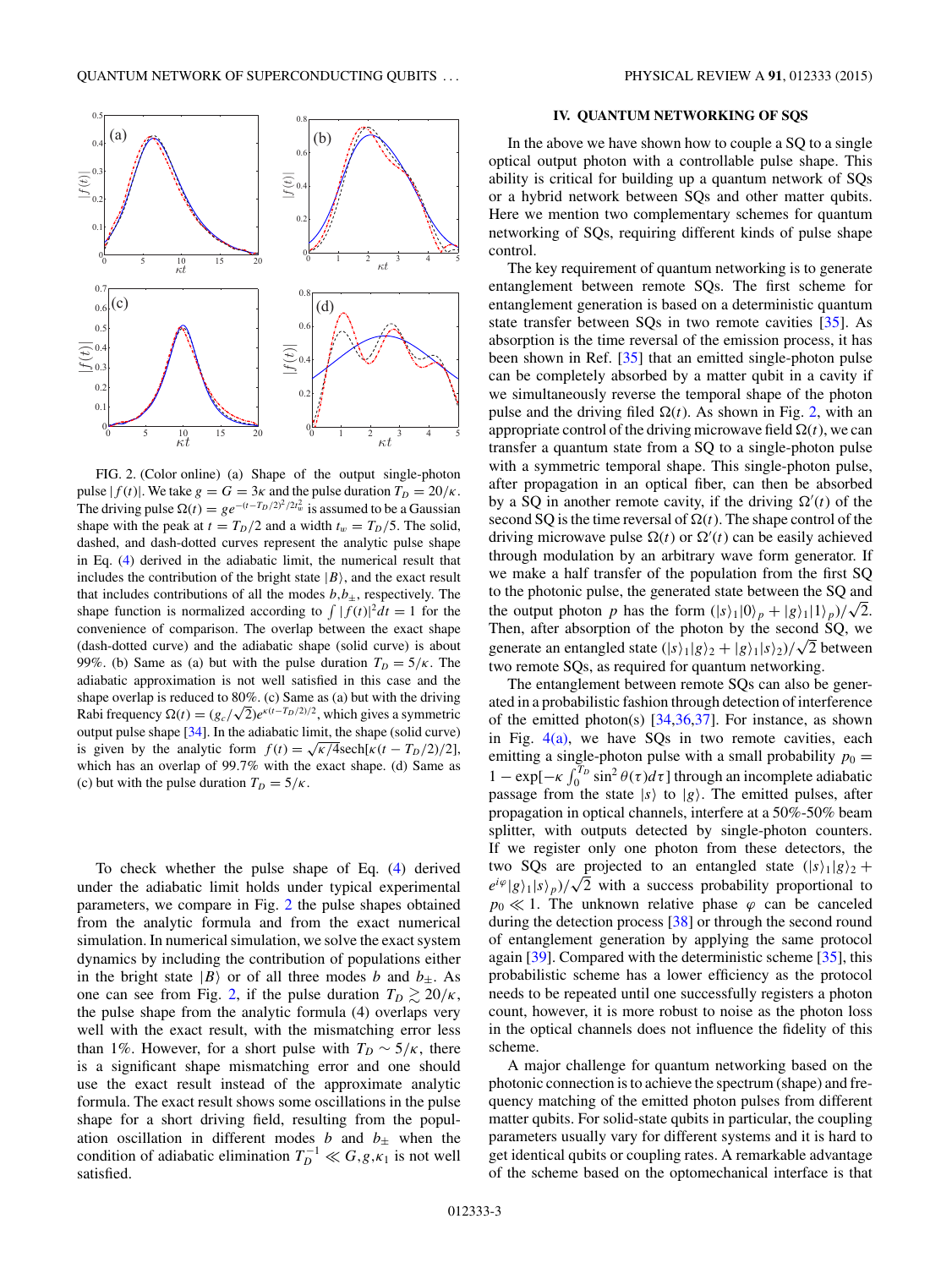<span id="page-3-0"></span>

FIG. 3. (Color online) (a) Schematic to generate entanglement between remote SQs. Two SQs are located in distant cavities *A* and *B*. The SQs with dashed boxes represent the same structure as the orange part  $(SQ)$  in Fig.  $1(a)$ , capacitively coupled to the SRs. The SQs couple to the output photons through optomechanical interfaces. The output photons, after propagation, interfere at a beam splitter and then are detected by single-photon counters. Registration of a photon count generates entanglement between the remote SQs. (b) The same setup can be used to entangle SQs with other kinds of matter qubits, such as trapped ions. The carrier frequency and shape of the photon from the SQ is tuned by the optomechanical interface to match with the photon pulse from other matter qubits.

all the mismatches in frequencies or pulse shapes can be easily compensated through the driving fields. For instance, the scheme works perfectly well if the coupling or decay rates are different for different systems. As the pulse shape only depends on  $\theta(t)$  from Eq. [\(4\)](#page-1-0), we can always get identical shapes as difference in the coupling rates can be easily compensated by the microwave driving amplitude  $\Omega(t)$ . Furthermore, the output optical frequency is purely determined by the eigenmode structure of the optical cavity and not limited by the qubit parameters. So, depending on the frequency and shape of the driving field, we can have a quantum interface between the SQ and the optical photon with widely tunable carrier frequency and shape, which can then interfere with the photons emitted by other kinds of matter qubits, such as trapped ions [\[40\]](#page-6-0), quantum dots [\[8](#page-5-0)[,41\]](#page-6-0), or diamond nitrogen vacancy centers [\[9\]](#page-5-0). The SQ-optomechanical interface therefore can work as a quantum transducer to generate entanglement links between different types of matter qubits. This leads to a hybrid quantum network, with an example illustrated in Fig.  $3(b)$ , which has the important advantage to combine the particular strength of each kind of matter qubits.

# **V. SUPERCONDUCTING QUBIT INITIALIZATION FIDELITY AND INTERFACE EFFICIENCY**

In the above analysis we assume that the SQ couples dominantly to the output field of the optical cavity and neglect other dissipation channels. Now we take into account all the other dissipation processes and calculate their effects on the fidelity of quantum interface. Under the condition that the pulse duration  $T_D^{-1} \ll G, g, \kappa_1$ , we can adiabatically eliminate all the modes  $a_j$  ( $j = 1,2,m$ ) in the Langevin equations [\(3\)](#page-1-0) and arrive at the following decay equation for the SQ (see details in Appendix  $\bf{B}$ ):

$$
\dot{\sigma}_{ge} = -\frac{\gamma_{\text{eff}}}{2}\sigma_{ge} + \sqrt{\gamma_{\text{eff}}}\sigma_z a_{\text{eff}}^{\text{in}},\tag{5}
$$

where

$$
\gamma_{\text{eff}} = \gamma + \tilde{\kappa}_1 + \tilde{\kappa}_2 + \tilde{\kappa}_m,
$$
  
\n
$$
a_{\text{eff}}^{\text{in}} = \left[ -i\sqrt{\tilde{\kappa}_1} a_1^{\text{in}} + i\sqrt{\tilde{\kappa}_2} a_2^{\text{in}} + \sqrt{\gamma} a_s^{\text{in}} + \sqrt{\tilde{\kappa}_m} a_m^{\text{in}} \right] / \sqrt{\gamma_{\text{eff}}},
$$
  
\n
$$
\tilde{\kappa}_1 = \frac{4g^2 \kappa_1}{(\kappa_1 + \kappa_2 + \kappa_1 \kappa_2 \kappa_m / 4G^2)^2},
$$
  
\n
$$
\tilde{\kappa}_2 = \frac{(2 + \kappa_1 \kappa_m / 2G^2)^2 g^2 \kappa_2}{(\kappa_1 + \kappa_2 + \kappa_1 \kappa_2 \kappa_m / 4G^2)^2},
$$

and

$$
\tilde{\kappa}_m = \frac{g^2 \kappa_1^2 \kappa_m / G^2}{(\kappa_1 + \kappa_2 + \kappa_1 \kappa_2 \kappa_m / 4G^2)^2}.
$$

The physical meaning of Eq. (5) is clear: The SQ couples to four decay channels: the optical channel  $a_1^{\text{in}}$  with decay rate  $\tilde{\kappa}_1$ , the microwave channel  $a_2^{\text{in}}$  with decay rate  $\tilde{\kappa}_2$ , the mechanical channel  $a_m^{\text{in}}$  with decay rate  $\tilde{\kappa}_m$ , and the intrinsic channel  $a_s^{\text{in}}$  with decay rate *γ*. For each decay channel, the effective dissipation rate is given by  $(\bar{n}_i + 1)\tilde{\kappa}_i$ , where  $\bar{n}_j = 1/[\exp(\hbar \omega_j / k_B T) - 1]$  is the mean thermal photon (or phonon) number and *T* denotes temperature of the system. The initialization of the SQ is described by the Langevin equation (5) and the final probability  $P_g$  for the SQ in the state  $|g\rangle$  is determined by the stationary state under Eq. (5) (after a decay time of the order of  $1/\tilde{\kappa}_1 \sim 10$  ns) with

$$
P_g = \frac{\tilde{\kappa}_1 + (n_2 + 1)\tilde{\kappa}_2 + (n_m + 1)\tilde{\kappa}_m}{\tilde{\kappa}_1 + (2n_2 + 1)(\gamma + \tilde{\kappa}_2) + (2n_m + 1)\tilde{\kappa}_m}.
$$
 (6)

For the experimental parameters listed in the caption of Fig. 4 and a system temperature of 1 K, the fidelity  $P_g$  for state initialization is larger than 99% (we assume temperature  $T =$ 1 K with  $\bar{n}_2 = 1.62$  and  $\bar{n}_m = 2.08 \times 10^3$ .

For quantum networking of SQs through the optical decay channel, all the other dissipation channels contribute to noise and the fidelity *F* of the quantum interface can be estimated by the relative ratio of the optical decay rate to the total dissipation



FIG. 4. (Color online) (a) Temperature dependence of the fidelity *F* (solid curve) of quantum interface and the fidelity  $P_g$  (dashed curve) for state initialization. The dash-dotted curve shows the probability in the ground state without optomechanical sideband cooling. The parameters are taken as  $\omega_1/2\pi = 200$  THz,  $\omega_2/2\pi = 10$  GHz, *ω*<sub>*m*</sub>/2*π* = 10 MHz [\[24,25,42\]](#page-6-0),  $\kappa_1/2\pi$  = 10 MHz,  $\kappa_2/2\pi$  = 1 kHz, *κ*<sub>*m*</sub>/2*π* = 10 Hz [\[43\]](#page-6-0),  $γ/2π = 5$  kHz [\[44,45\]](#page-6-0),  $G/2π = 1$  MHz, and  $g_c/2\pi = 1$  MHz. (b) Dependence of the fidelity *F* (solid curve) and  $P_{g}$  (dashed curve) on the optical cavity decay rate  $\kappa_1$  at a temperature of 1 K. The other parameters are the same as in (a).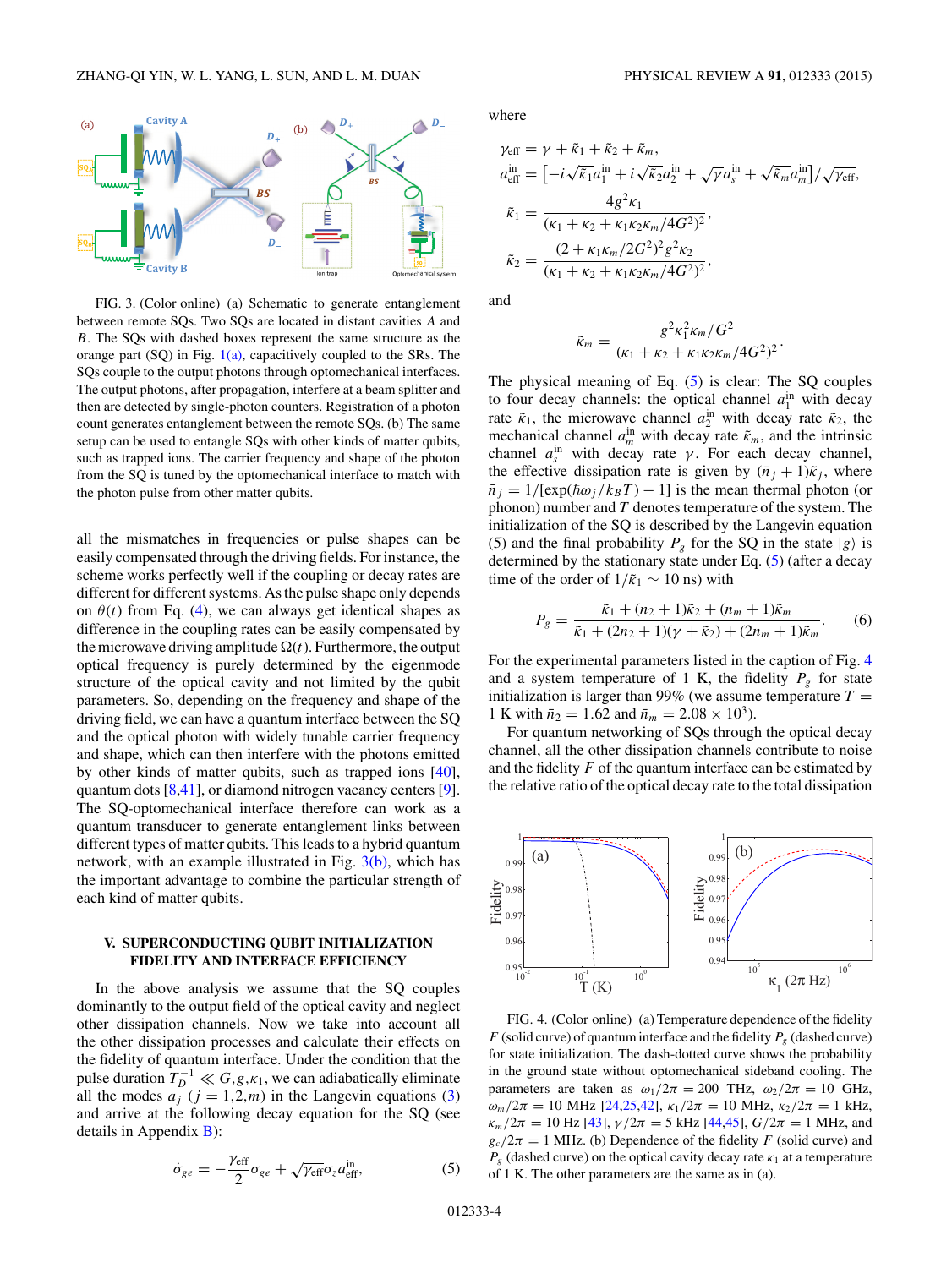<span id="page-4-0"></span>rate

$$
F = \frac{\tilde{\kappa}_1}{\tilde{\kappa}_1 + (\bar{n}_2 + 1)\tilde{\kappa}_2 + (\bar{n}_m + 1)\tilde{\kappa}_m + (\bar{n}_2 + 1)\gamma},\tag{7}
$$

where we have taken  $\bar{n}_1 \approx 0$  at the optical frequency. The experimental parameters typically satisfy  $G \sim \kappa_1 \gg \kappa_2, \kappa_m, \gamma$ . In this case,  $\tilde{\kappa}_1 \approx 4g^2/\kappa_1$ ,  $\tilde{\kappa}_2 \approx 4g^2\kappa_2/\kappa_1^2$ , and  $\tilde{\kappa}_m \approx g^2\kappa_m/G^2$ . In Fig. [4](#page-3-0) we show the fidelity as a function of the system temperature and the decay rate of the optical cavity. It is found that the fidelity is around 99% for typical values of the experimental parameters as listed in the figure caption.

Typically the SQ system is operated at a temperature around 20 mK, where the ground-state cooling is achieved directly through thermal equilibrium. However, with an optomechanical interface, the system temperature may increase due to heating by the blackbody radiation from the optical window. Here we show that even under a temperature of 1 K, the state can still be initialized through the optomechanical sideband cooling. Another requirement for the system temperature is that the quasiparticle density in the superconducting circuit should be small; otherwise it will induce dissipation of the SQ. The quasiparticle density is proportional to  $e^{-1.76T_c/T}$ , where  $T_c$  is the critical temperature of the superconductor  $[46]$ . For niobium, the critical temperature  $T_c$  is about 9.3 K, for which the quasiparticle density is negligible at a temperature of 1 K. For aluminum, the  $T_c$  is about 1.2 K, where the quasiparticles can be neglected only at temperature on the order of 0*.*1 K.

#### **VI. CONCLUSION**

We have proposed a scheme to realize a quantum network of SQs based on the optomechanical quantum interface. The interface can couple the SQs to optical photons with widely tunable carrier frequencies and pulse shapes. The same interface can also be used for fast initialization of the SQs at a temperature of 1 K through optomechanical sideband cooling.

#### **ACKNOWLEDGMENTS**

This work was supported by the National Basic Research Program of China Grants No. 2011CBA00300 and No. 2011CBA00302, and the National Natural Science Foundation of China Grants No. 11105136, No. 11474177, and No. 61435007. W.L.Y. was supported by the National Basic Research Program of China Grant No. 2012CB922102 and by the National Natural Science Foundation of China Grant No. 11274351. L.M.D. acknowledges support from the IARPA MUSIQC program, the ARO, and the AFOSR MURI program.

#### **APPENDIX A: EFFECTIVE LINEAR HAMILTONIAN**

The Hamiltonian of the system takes the form  $H = H_0 +$  $H_I + H_d$ , where

$$
H_0 = \sum_{i=1,2} \omega_i a_i^\dagger a_i + \omega_m a_m^\dagger a_m + \omega_e \sigma_{ee},
$$
  
\n
$$
H_I = \sum_{i=1,2} g_i a_i^\dagger a_i (a_m + a_m^\dagger) + g_c (\sigma_{eg} + \sigma_{ge})(a_2 + a_2^\dagger),
$$

and

$$
H_d = \sum_{i=1,2} \left( \frac{\Omega_i}{2} e^{-i\omega_{Li}t} + \text{H.c.} \right) (a_i + a_i^{\dagger})
$$

$$
+ \left( \frac{\Omega'}{2} e^{-i\omega_{L_2}t} + \text{H.c.} \right) (\sigma_{ge} + \sigma_{eg}).
$$

The SQ is assumed to couple resonantly with the SR with  $\omega_2$  =  $\omega_e$ . The detuning  $\Delta_i = \omega_i - \omega_{L_i} = \omega_m$ . Under the condition that  $\Omega_i < 4\omega_i$ , the Hamiltonian  $H_d$  can be approximated as

$$
H'_d = \sum_{i=1,2} \left( \frac{\Omega_i}{2} a_i e^{-i\omega_{Li}t} + \text{H.c.} \right)
$$

$$
+ \left( \frac{\Omega'}{2} e^{-i\omega_{L2}t} + \text{H.c.} \right) (\sigma_{ge} + \sigma_{eg}).
$$

We take the rotating-wave frame that  $H'_0 = H_0 - \omega_m (a_1^\dagger a_1 +$  $a_2^{\dagger}a_2$ ). The Hamiltonian in the rotating-wave frame reads

$$
H_R = \omega_m \sum_{p=1,2,m} a_p^{\dagger} a_p + \sum_{i=1,2} \left[ g_i a_i^{\dagger} a_i (a_m + a_m^{\dagger}) \right]
$$
  
+  $\left( \frac{\Omega_i}{2} a_i + \text{H.c.} \right) + \omega_e \sigma_{ee}$   
+  $\left( g_c a_2 e^{-i\omega_{L_2}t} + \frac{\Omega'}{2} e^{-i\omega_{L_2}t} + \text{H.c.} \right) (\sigma_{ge} + \sigma_{eg}).$  (A1)

We assume that the decay rates  $\kappa_i$  for mode  $a_i$  ( $i = 1,2$ ) are much less than the driving detuning  $\Delta = \omega_m$ . Under the driving, the steady-state amplitude of the mode  $a_i$  is given by  $\alpha_i \simeq \Omega_i/2\omega_m$ . In order to compensate the effect of classical driving on SQ, we set  $\Omega^{\prime*} = 2\alpha_2 g_c = \Omega_2 g_c / \omega_m$ . In the limit that  $\alpha_i \gg 1$ , the Hamiltonian (A1) can be expanded with  $a_i - \alpha_i$ ,

$$
H_{\text{om}} = \sum_{i=1,2} [\omega_m a_i^{\dagger} a_i + G_i (a_i^{\dagger} + a_i)(a_m + a_m^{\dagger})] + \omega_e \sigma_{ee}
$$
  
+  $\omega_m a_m^{\dagger} a_m + (g_c a_2 e^{-\omega_{L_2} t} + \text{H.c.})(\sigma_{eg} + \sigma_{ge}).$  (A2)

Under the rotating-wave approximation ( $\omega_m \gg G_i$ ,  $g_c$ ), the whole Hamiltonian in the interaction picture is given by

 $\mathbb{R}^2$ 

$$
H_I = (G_1 a_1^{\dagger} + G_2 a_2^{\dagger}) a_m + g_c \sigma_{eg} a_2 + \text{H.c.} \tag{A3}
$$

Here we take the parameters we used in Fig. [4](#page-3-0) as an example to make sure that the rotating-wave approximation is valid. In experiments, the typical parameters are as follows:  $\omega_1/2\pi$  = 200 THz,  $\omega_2/2\pi = 10$  GHz,  $\omega_m/2\pi = 10$  MHz [\[24,25,42\]](#page-6-0),  $\kappa_1/2\pi = 10 \text{ MHz}, \kappa_2/2\pi = 1 \text{ kHz}, \kappa_m/2\pi = 10 \text{ Hz}, \gamma/2\pi =$ 5 kHz [\[44,45\]](#page-6-0),  $g/2\pi = 1$  kHz, and  $g_c/2\pi = 1$  MHz. The microwave driving strengths are assumed to be  $\Omega_2 = 20$  GHz. The steady-state amplitude  $\alpha = 1000$  and  $\Omega' = \Omega_2^* g_c^* / \omega_m =$ 2 GHz. The effective coupling between  $a_2$  and  $a_m$  is  $G_2 =$  $\alpha_2 g_2 = 1$  MHz. With proper driving of optical cavity mode  $a_1$ , we can also get the effective coupling strength  $G_1 = 1$  MHz. Therefore, the rotating-wave-approximation condition  $\omega_m \gg$  $G_i$ ,  $g_2$  is fulfilled.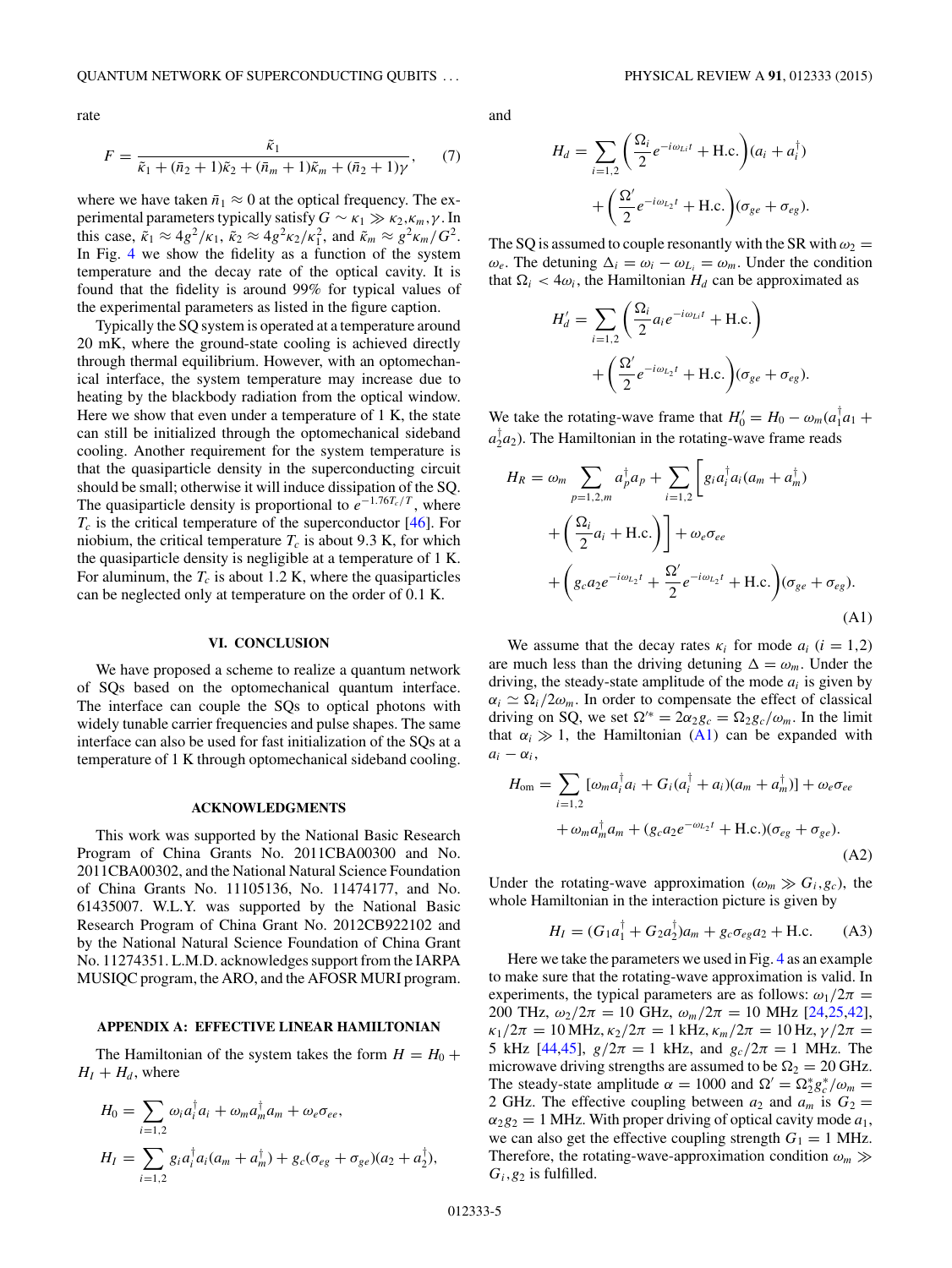## <span id="page-5-0"></span>**APPENDIX B: EFFECTIVE LANGEVIN EQUATION FOR THE SQ**

In order to derive the effective Langevin equation for the SQ, we write down the Langevin equations of the systems

$$
\dot{a_1} = -iGa_m - \frac{\kappa_1}{2}a_1 + \sqrt{\kappa_1}a_1^{\text{in}}, \tag{B1}
$$

$$
\dot{a}_2 = -iGa_m + ig\sigma_{ge} - \frac{\kappa_2}{2}a_2 + \sqrt{k_2}a_2^{\text{in}},
$$
 (B2)

$$
\dot{a}_m = -iG(a_1 + a_2) - \frac{\gamma_m}{2}a_m + \sqrt{\kappa_m}a_m^{\text{in}},
$$
 (B3)

$$
\dot{\sigma}_{ge} = ig \sigma_z a_2 - \frac{\gamma}{2} \sigma_{ge} + \sqrt{\gamma} \sigma_z \sigma_{ge}^{\text{in}}.
$$
 (B4)

In the limit that  $G \gg g, \kappa_1, \kappa_2, \kappa_m$ , we can adiabatically eliminate modes  $a_m$  and  $a_{1,2}$ . Let us solve  $a_m$  from Eq. (B1) in terms of  $a_1$ ,

$$
a_m = \frac{1}{iG} \left( -\frac{\kappa_1}{2} a_1 + \sqrt{\kappa_1} a_1^{\text{in}} \right),\tag{B5}
$$

Then we can solve the  $a_2$  from Eq. (B2) in terms of  $a_1$ ,

$$
a_2 = \frac{\kappa_1}{\kappa_2} a_1 - \frac{2}{\kappa_2} \sqrt{\kappa_1} a_1^{\text{in}} + \frac{2ig\sigma_{ge}}{\kappa_2} + \frac{2}{\sqrt{\kappa_2}} a_2^{\text{in}}.
$$

Let us solve  $a_1$  from Eq. (B3) and get the expression of  $a_2$ ,

$$
a_1=\frac{1}{i(G+\gamma_m/\kappa_1 4G)}\left(-iGa_2+\frac{i\gamma_m}{2G}\sqrt{\kappa_1}a_1^{\text{in}}+\sqrt{\gamma_m}a_m^{\text{in}}\right).
$$

Inserting  $a_1$  into the expression of  $a_2$ , we get that

$$
a_2 = \frac{-8G^2\sqrt{\kappa_1}}{\kappa_2(4G^2 + \kappa_m\kappa_1)} a_1^{\text{in}} - \frac{4iG\kappa_1\sqrt{\kappa_m}}{\kappa_2(4G^2 + \kappa_m\kappa_1)} a_m^{\text{in}} + \frac{2ig\sigma_{ge}}{\kappa_2} + \frac{2}{\sqrt{\kappa_2}} a_2^{\text{in}}.
$$
 (B6)

We get that

$$
a_2 = \frac{1}{4G^2(\kappa_1 + \kappa_2) + \gamma_m \kappa_1 \kappa_2} \left[ -8G^2 \sqrt{\kappa_1} a_1^{\text{in}} - 4i G \kappa_1 \sqrt{\kappa_m} a_m^{\text{in}} + (8G^2 + 2\kappa_m \kappa_1) \sqrt{\kappa_2} a_2^{\text{in}} + i (8G^2 + 2\kappa_m \kappa_1) g \sigma_{ge} \right].
$$
\n(B7)

Finally, we get that the effective Langevin equation for *σge* is

$$
\dot{\sigma}_{ge} = -\left(\frac{2g^2 + g^2 \kappa_m \kappa_1/2G^2}{(\kappa_1 + \kappa_2) + \kappa_m \kappa_1 \kappa_2/4G^2} + \frac{\gamma}{2}\right) \sigma_{ge}
$$
  
+ 
$$
\frac{-2ig\sqrt{\kappa_1}\sigma_z}{(\kappa_1 + \kappa_2) + \kappa_m \kappa_1 \kappa_2/4G^2} a_{1}^{\text{in}}
$$
  
+ 
$$
\frac{i(2 + \kappa_m \kappa_1/2G^2)g\sqrt{\kappa_2}\sigma_z}{(\kappa_1 + \kappa_2) + \kappa_m \kappa_1 \kappa_2/4G^2} a_{2}^{\text{in}}
$$
  
+ 
$$
\frac{g\kappa_1\sqrt{\kappa_m}/G}{(\kappa_1 + \kappa_2) + \kappa_m \kappa_1 \kappa_2/4G^2} \sigma_z a_{m}^{\text{in}} + \sqrt{\gamma} \sigma_z \sigma_{ge}^{\text{in}}.
$$
 (B8)

It is easy to verify that the effective Langevin equation  $(B8)$  fulfills the Einstein relation. The effective Langevin equation  $(B8)$ for  $\sigma_{ge}$  can be rewritten as

$$
\dot{\sigma}_{ge} = -\frac{\gamma_{\text{eff}}}{2}\sigma_{ge} + \sqrt{\gamma_{\text{eff}}}\sigma_z a_{\text{eff}}^{\text{in}},\tag{B9}
$$

where  $\gamma_{\text{eff}}$  and  $a_{\text{eff}}^{\text{in}}$  are defined as

$$
\gamma_{\text{eff}} = \gamma + \frac{16G^2g^2 + 4g^2\kappa_m\kappa_1^2}{4G^2(\kappa_1 + \kappa_2) + \kappa_m\kappa_1\kappa_2}
$$

and

$$
a_{\text{eff}}^{\text{in}} = \left(\frac{-2ig\sqrt{\kappa_1}}{(\kappa_1 + \kappa_2) + \kappa_m \kappa_1 \kappa_2 / 4G^2} a_1^{\text{in}} + \frac{i(2 + \kappa_m \kappa_1 / 2G^2)g\sqrt{\kappa_2}}{(\kappa_1 + \kappa_2) + \kappa_m \kappa_1 \kappa_2 / 4G^2} a_2^{\text{in}} + \frac{g\kappa_1 \sqrt{\kappa_m}/G}{(\kappa_1 + \kappa_2) + \kappa_m \kappa_1 \kappa_2 / 4G^2} a_m^{\text{in}} + \sqrt{\gamma} a_2^{\text{in}}\right) / \sqrt{\gamma_{\text{eff}}}.
$$
\n(B10)

- [1] M. H. Devoret and R. J. Schoelkopf, [Science](http://dx.doi.org/10.1126/science.1231930) **[339](http://dx.doi.org/10.1126/science.1231930)**, [1169](http://dx.doi.org/10.1126/science.1231930) [\(2013\)](http://dx.doi.org/10.1126/science.1231930).
- [2] A. Wallraff, D. I. Schuster, A. Blais, L. Frunzio, R.-S. Huang, [J. Majer, S. Kumar, S. M. Girvin, and R. J. Schoelkopf,](http://dx.doi.org/10.1038/nature02851) Nature (London) **[431](http://dx.doi.org/10.1038/nature02851)**, [162](http://dx.doi.org/10.1038/nature02851) [\(2004\)](http://dx.doi.org/10.1038/nature02851).
- [3] J. Q. You and F. Nori, [Phys. Today](http://dx.doi.org/10.1063/1.2155757) **[58](http://dx.doi.org/10.1063/1.2155757)**(11), [42](http://dx.doi.org/10.1063/1.2155757) [\(2005\)](http://dx.doi.org/10.1063/1.2155757).
- [4] R. Barends *et al.*, [Nature \(London\)](http://dx.doi.org/10.1038/nature13171) **[508](http://dx.doi.org/10.1038/nature13171)**, [500](http://dx.doi.org/10.1038/nature13171) [\(2014\)](http://dx.doi.org/10.1038/nature13171).
- [5] H. Paik *et al.*, [Phys. Rev. Lett.](http://dx.doi.org/10.1103/PhysRevLett.107.240501) **[107](http://dx.doi.org/10.1103/PhysRevLett.107.240501)**, [240501](http://dx.doi.org/10.1103/PhysRevLett.107.240501) [\(2011\)](http://dx.doi.org/10.1103/PhysRevLett.107.240501).
- [6] J. B. Chang *et al.*, [Appl. Phys. Lett.](http://dx.doi.org/10.1063/1.4813269) **[103](http://dx.doi.org/10.1063/1.4813269)**, [012602](http://dx.doi.org/10.1063/1.4813269) [\(2013\)](http://dx.doi.org/10.1063/1.4813269).
- [7] S. Olmschenk, D. N. Matsukevich, P. Maunz, D. Hayes, L.-M. Duan, and C. Monroe, [Science](http://dx.doi.org/10.1126/science.1167209) **[323](http://dx.doi.org/10.1126/science.1167209)**, [486](http://dx.doi.org/10.1126/science.1167209) [\(2009\)](http://dx.doi.org/10.1126/science.1167209).
- [8] J. R. Schaibley, A. P. Burgers, G. A. McCracken, L.-M. Duan, P. R. Berman, D. G. Steel, A. S. Bracker, D. Gammon, and L. J. Sham, [Phys. Rev. Lett.](http://dx.doi.org/10.1103/PhysRevLett.110.167401) **[110](http://dx.doi.org/10.1103/PhysRevLett.110.167401)**, [167401](http://dx.doi.org/10.1103/PhysRevLett.110.167401) [\(2013\)](http://dx.doi.org/10.1103/PhysRevLett.110.167401).
- [9] H. Bernien *et al.*, [Nature \(London\)](http://dx.doi.org/10.1038/nature12016) **[497](http://dx.doi.org/10.1038/nature12016)**, [86](http://dx.doi.org/10.1038/nature12016) [\(2013\)](http://dx.doi.org/10.1038/nature12016).
- [10] D. Kielpinski, D. Kafri, M. J. Woolley, G. J. Milburn, and J. M. Taylor, [Phys. Rev. Lett.](http://dx.doi.org/10.1103/PhysRevLett.108.130504) **[108](http://dx.doi.org/10.1103/PhysRevLett.108.130504)**, [130504](http://dx.doi.org/10.1103/PhysRevLett.108.130504) [\(2012\)](http://dx.doi.org/10.1103/PhysRevLett.108.130504).
- [11] M. Hafezi, Z. Kim, S. L. Rolston, L. A. Orozco, B. L. Lev, and J. M. Taylor, [Phys. Rev. A](http://dx.doi.org/10.1103/PhysRevA.85.020302) **[85](http://dx.doi.org/10.1103/PhysRevA.85.020302)**, [020302\(R\)](http://dx.doi.org/10.1103/PhysRevA.85.020302) [\(2012\)](http://dx.doi.org/10.1103/PhysRevA.85.020302).
- [12] J. Verdú, H. Zoubi, C. Koller, J. Majer, H. Ritsch, and J. Schmiedmayer, [Phys. Rev. Lett.](http://dx.doi.org/10.1103/PhysRevLett.103.043603) **[103](http://dx.doi.org/10.1103/PhysRevLett.103.043603)**, [043603](http://dx.doi.org/10.1103/PhysRevLett.103.043603) [\(2009\)](http://dx.doi.org/10.1103/PhysRevLett.103.043603).
- [13] C. A. Regal and K. W. Lehnert, [J. Phys.: Conf. Ser.](http://dx.doi.org/10.1088/1742-6596/264/1/012025) **[264](http://dx.doi.org/10.1088/1742-6596/264/1/012025)**, [012025](http://dx.doi.org/10.1088/1742-6596/264/1/012025) [\(2011\)](http://dx.doi.org/10.1088/1742-6596/264/1/012025).
- [14] J. M. Taylor, A. S. Sørensen, C. M. Marcus, and E. S. Polzik, [Phys. Rev. Lett.](http://dx.doi.org/10.1103/PhysRevLett.107.273601) **[107](http://dx.doi.org/10.1103/PhysRevLett.107.273601)**, [273601](http://dx.doi.org/10.1103/PhysRevLett.107.273601) [\(2011\)](http://dx.doi.org/10.1103/PhysRevLett.107.273601).
- [15] Y. D. Wang and A. A. Clerk, [Phys. Rev. Lett.](http://dx.doi.org/10.1103/PhysRevLett.108.153603) **[108](http://dx.doi.org/10.1103/PhysRevLett.108.153603)**, [153603](http://dx.doi.org/10.1103/PhysRevLett.108.153603) [\(2012\)](http://dx.doi.org/10.1103/PhysRevLett.108.153603).
- [16] L. Tian, [Phys. Rev. Lett.](http://dx.doi.org/10.1103/PhysRevLett.108.153604) **[108](http://dx.doi.org/10.1103/PhysRevLett.108.153604)**, [153604](http://dx.doi.org/10.1103/PhysRevLett.108.153604) [\(2012\)](http://dx.doi.org/10.1103/PhysRevLett.108.153604).
- [17] S. Barzanjeh, M. Abdi, G. J. Milburn, P. Tombesi, and D. Vitali, [Phys. Rev. Lett.](http://dx.doi.org/10.1103/PhysRevLett.109.130503) **[109](http://dx.doi.org/10.1103/PhysRevLett.109.130503)**, [130503](http://dx.doi.org/10.1103/PhysRevLett.109.130503) [\(2012\)](http://dx.doi.org/10.1103/PhysRevLett.109.130503).
- [18] Z.-Y. Xue, Z.-q. Yin, Y. Chen, Z. D. Wang, and S.-L. Zhu, [arXiv:1301.4139.](http://arxiv.org/abs/arXiv:1301.4139)
- [19] K. Zhang, F. Bariani, Y. Dong, W. Zhang, and P. Meystre, [arXiv:1410.0070.](http://arxiv.org/abs/arXiv:1410.0070)